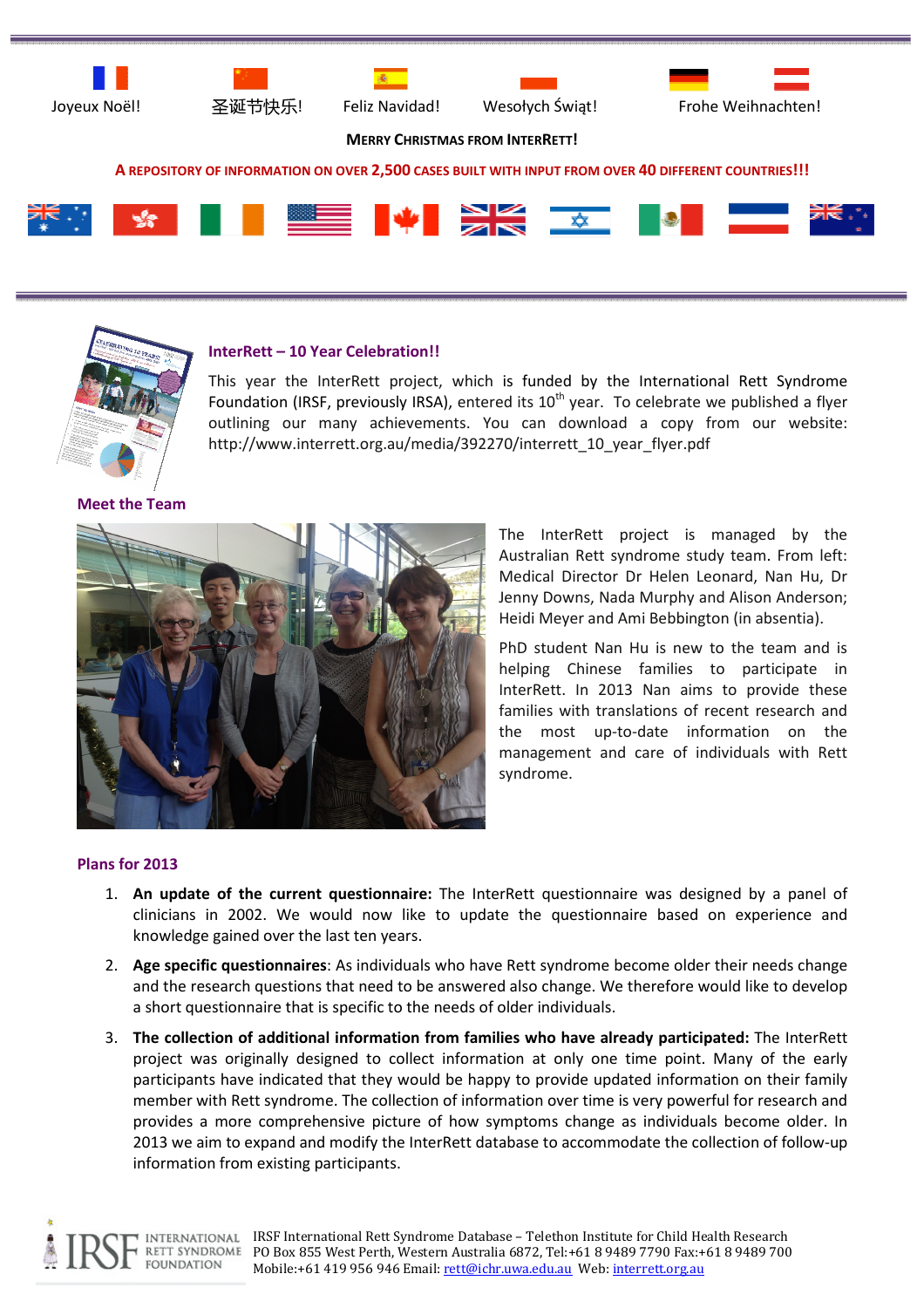4. The translation of information into knowledge – what would you like to know? The InterRett database is a valuable resource that can be harnessed to address research questions relating to a wide range of topics. We continually look for ways in which this resource can be utilised. In 2013 we would like to invite you to have input into this process. Please email us at rett@ichr.uwa.edu.au and let us know what issues are of the upmost concern or interest to you.

# InterRett continues to grow

With the wonderful support of families around the world the InterRett project database continues to grow providing an increasingly powerful database for Rett syndrome research. On behalf of the whole team we



would like to **thank you all** for your valuable contribution to further research into Rett syndrome

The Other category in the graph on the left includes countries with less than 10 cases in the database: Belgium, Bolivia, Brazil, Bulgaria, Chile, Colombia, Costa Rica, Cyprus, Denmark, Finland, Honduras, Hungary, India, Iran, Italy, Japan, Luxemburg, Macedonia, Malta, The Netherlands, Norway, Peru, Poland, Portugal, Puerto Rica, Russia, Slovenia, South Africa, Sweden, Switzerland, Taiwan, Turkey, Ukraine, United Arab Emirates and Uruguay.

The InterRett family questionnaire is now available in online or paper version in English, Spanish, German, Italian, Mandarin, Dutch, Polish and French with a Hungarian version

under development. This year the project welcomed our first participant from Russia. Families from Russia and the Ukraine consented to participate at a Rett family conference day held in Moscow on the  $15<sup>th</sup>$  of September, 2012.

# Scoliosis guidelines

Our booklet about the management of scoliosis in Rett syndrome continues to be a valuable resource for families. Copies can be downloaded from our website (http://www.interrett.org.au/resources/guidelines, reports-and-books.aspx). The booklet is currently available in English, Spanish and Hungarian with a French version under final review. If you would like the booklet in any other language and can assist with the translation please contact Jenny Downs at jdowns@ichr.uwa.edu.au

#### Launch of International CDKL5 Disorder Database

The CDKL5 Disorder Database is up and running! This disorder is caused by mutations within the CDKL5 gene. In 2012 we used InterRett data to compare the occurrence of Rett-like features in those with MECP2 and CDKL5 mutations. We found that most individuals with a CDKL5 mutation had severe developmental delay from birth and seizure onset before the age of 3 months and some had similar facial features. A period of regression was less common in those with a CDKL5 mutation compared to those with a MECP2 mutation. The results of the study were published in the European Journal of Human Genetics. The aim of the new CDKL5 registry project is to collect information that is specific to this disorder from a larger number of families and their clinicians. This enhanced data repository will allow a more comprehensive profile of the clinical features that, in turn, will inform both clinical management and basic science research into cause and cure.



IRSF International Rett Syndrome Database – Telethon Institute for Child Health Research PO Box 855 West Perth, Western Australia 6872, Tel:+61 8 9489 7790 Fax:+61 8 9489 700 Mobile:+61 419 956 946 Email: rett@ichr.uwa.edu.au Web: interrett.org.au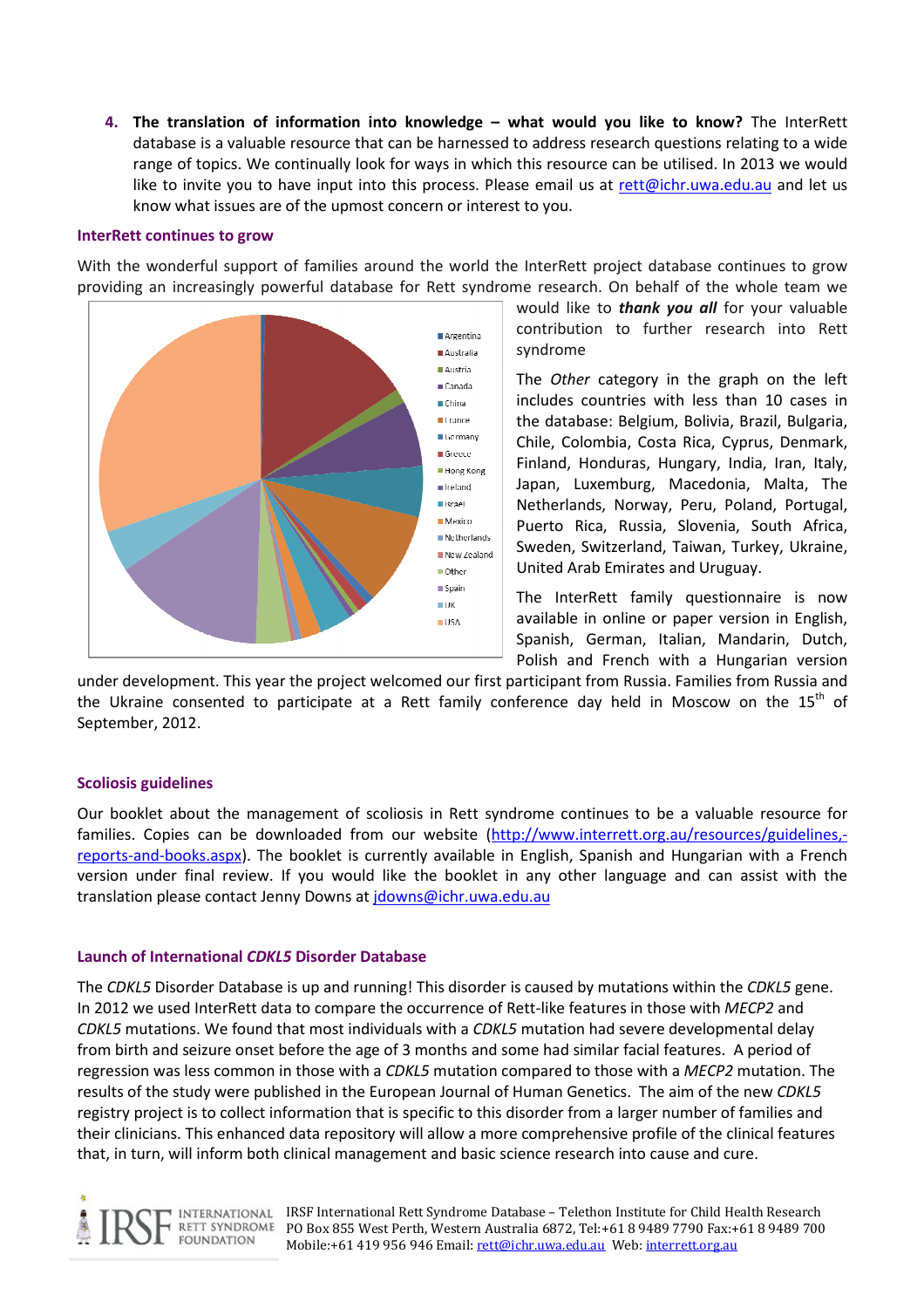All families with a child who has a mutation in the CDKL5 gene are invited to participate in the new database. Please visit http://cdkl5.childhealthresearch.org.au to register.

# MECP2 duplication research

MECP2 duplication syndrome is a rare neurodevelopmental disorder that, in contrast to Rett syndrome, mostly affects boys. In Australia, the Van Wright Foundation was launched in March 2012 to raise awareness of and funds for research into MECP2 duplication syndrome. A proportion of these funds will be earmarked for a research project headed by Dr Helen Leonard at the Australian Rett Syndrome study. Our aim is to develop a MECP2 duplication registry based on the same successful framework that supports InterRett and the new CDKL5 registry.

# Search our database

In 2012 we updated the graph generating tool on our website. Please check it out (https://interrett.ichr.uwa.edu.au//output/) and give us your feedback. We aim to add more graphs during 2013.



# Recent Studies

# Update on the early development study

Since our 2011 gazette, psychologist Joanne Lee has completed interviews with mothers of 14 young girls with Rett syndrome. During the interviews, the mothers talked about their daughter's early developmental progress and how the signs of Rett syndrome developed. Some girls experienced a clear regression of speech and hand skills and for others, this was much more subtle. Most of the girls also experienced a period of social withdrawal and inconsolable crying, and the crying persisted for a much longer time period than did the social withdrawal. For some girls, balance was harder after regression which affected how the girls were able to sit, stand or walk. These discussions included a wealth of information about regression and highlighted how difficult a time this is for families. The narrative from this project will be very useful for clinicians to raise

RETT SYNDROME **FOUNDATION** 

IRSF International Rett Syndrome Database – Telethon Institute for Child Health Research PO Box 855 West Perth, Western Australia 6872, Tel:+61 8 9489 7790 Fax:+61 8 9489 700 Mobile:+61 419 956 946 Email: rett@ichr.uwa.edu.au Web: interrett.org.au